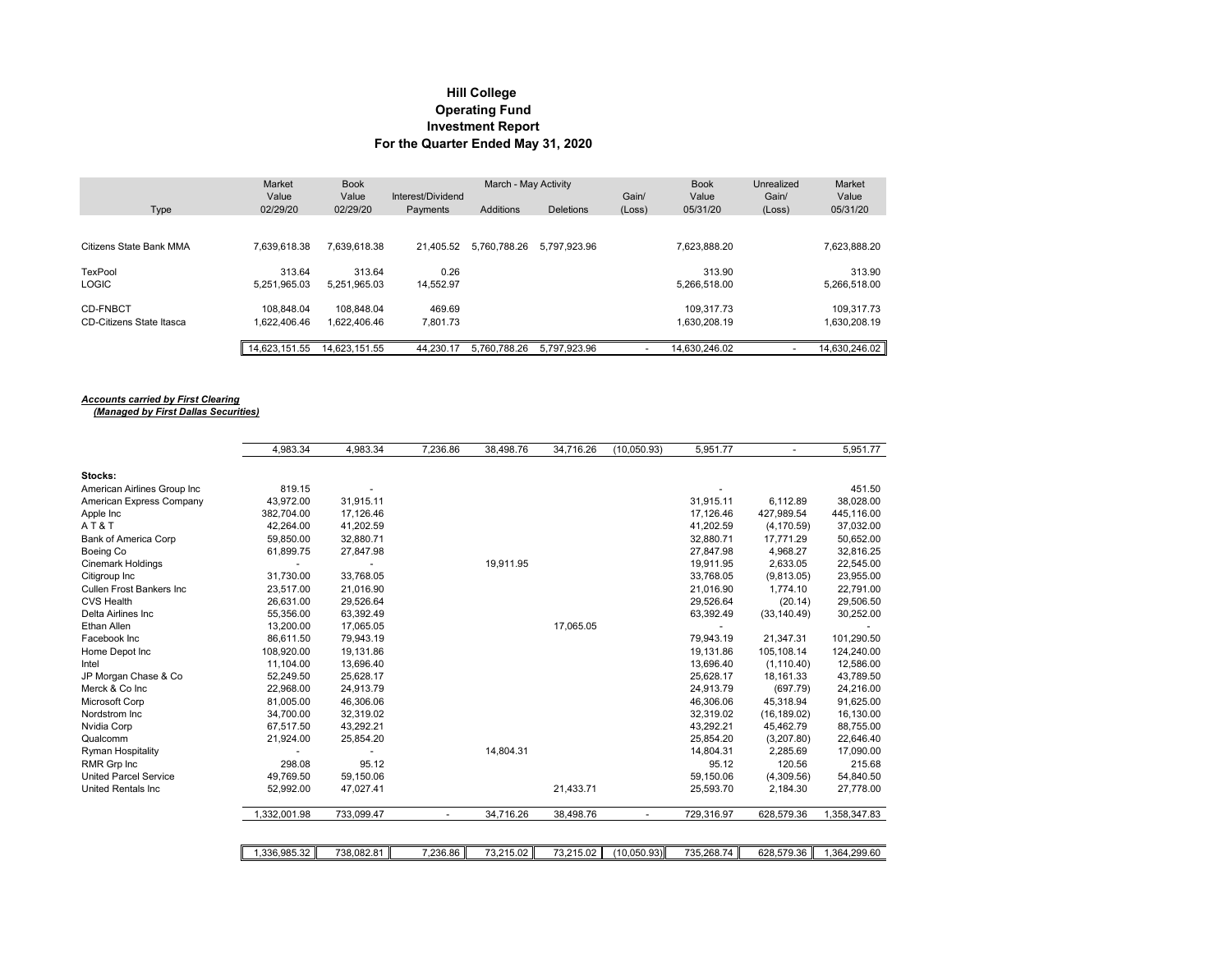## **Hill College Investment Report For the Quarter May 31, 2020 Endowment Fund**

|                                                  | Market         | Book         |                   | March - May Activity |                  |                             | Book         | Unrealized               | Market       |
|--------------------------------------------------|----------------|--------------|-------------------|----------------------|------------------|-----------------------------|--------------|--------------------------|--------------|
|                                                  | Value          | Value        | Interest/Dividend |                      |                  | Gain/                       | Value        | Gain/                    | Value        |
| Type                                             | 02/29/20       | 02/29/20     | Payments          | <b>Additions</b>     | <b>Deletions</b> | (Loss)                      | 05/31/20     | (Loss)                   | 05/31/20     |
| Accounts carried by TD Ameritrade Clearing, Inc. |                |              |                   |                      |                  |                             |              |                          |              |
| (Managed by Sweetwater Financial Advisors, LLC)  |                |              |                   |                      |                  |                             |              |                          |              |
|                                                  |                |              |                   |                      |                  |                             |              |                          |              |
| <b>Cash and Cash Alternatives:</b>               | 28,035.31      | 28,035.31    | 11,829.10         | 1,013,059.91         | 520,524.71       | (80, 716.17)                | 451,683.44   | $\sim$                   | 451,683.44   |
| <b>Exchange Traded Funds (ETFs):</b>             |                |              |                   |                      |                  |                             |              |                          |              |
| Shares Intl Select Div ETF                       | 27,285.75      | 28,514.01    |                   | 10,008.15            |                  |                             | 38,522.16    | (5,327.56)               | 33,194.60    |
| Shares Short Mat Bond ETF                        | 100,296.00     | 99.976.61    |                   |                      |                  |                             | 99,976.61    | (1,033.81)               | 98,942.80    |
| <b>SPDR Gold Shares ETF</b>                      | 37,391.76      | 30,619.91    |                   | 33,269.19            |                  |                             | 63,889.10    | 12,352.78                | 76,241.88    |
| First Trust Pref Sec Inc ETF                     | 53,413.23      | 52,485.28    |                   | 17,997.32            |                  |                             | 70,482.60    | (445.36)                 | 70,037.24    |
| Invesco High YId Eg Div ETF                      | 21,341.60      | 23,068.70    |                   | 33,477.88            |                  |                             | 56,546.58    | (1,509.48)               | 55,037.10    |
| iShares Trust Select Div ETF                     | ä,             |              |                   | 29,985.38            |                  |                             | 29,985.38    | 1,631.27                 | 31,616.65    |
| iShares Select Div ETF                           | 40,550.40      | 43,641.12    |                   |                      | 43,641.12        |                             |              |                          |              |
| Vanguard Real Estate ETF                         | 37,115.25      | 37,313.49    |                   | 15,393.00            | 37,313.49        |                             | 15,393.00    | 867.30                   | 16,260.30    |
| Aberdeen Std Platinum ETF                        | 39,109.48      | 41,122.75    |                   |                      |                  |                             | 41,122.75    | (3,015.83)               | 38,106.92    |
| <b>SPDR Total Return Tactical</b>                | 112,574.70     | 110,002.09   |                   |                      |                  |                             | 110,002.09   | 1,044.65                 | 111,046.74   |
| iShares Trust Fltg Rate NT                       | $\omega$       | ä,           |                   | 40,047.62            |                  |                             | 40,047.62    | 427.78                   | 40,475.40    |
| <b>First Trust Value Line</b>                    | 42,100.62      | 44,762.14    |                   |                      | 44,762.14        |                             |              | $\overline{\phantom{a}}$ |              |
| Vanguard Total Bnd Mrkt                          | 103,331.16     | 99,951.65    |                   |                      | 99,951.65        |                             | ÷.           |                          |              |
| Vaneck Vectors ETF Trust                         | ٠              | ä,           |                   | 20,138.75            |                  |                             | 20,138.75    | 2,210.05                 | 22,348.80    |
| iShares Trust JP Morgan USD Emer                 |                |              |                   | 11,166.58            |                  |                             | 11,166.58    | 537.42                   | 11.704.00    |
| First Trust Value Line                           |                |              |                   | 44,947.06            |                  |                             | 44,947.06    | 3,313.34                 | 48,260.40    |
| Wisdomtree Trust Emer MKT High Fd                |                |              |                   | 10,229.13            |                  |                             | 10,229.13    | 349.57                   | 10,578.70    |
|                                                  | 614,509.95     | 611,457.75   | ä,                | 266,660.06           | 225,668.40       |                             | 652,449.41   | 11,402.12                | 663,851.53   |
| Fixed Income:                                    |                |              |                   |                      |                  |                             |              |                          |              |
| Santander Bank National Assn CD                  | 25,006.08      | 25,000.00    |                   |                      | 25,000.00        |                             |              | ÷.                       |              |
| Wells Fargo National Bank West CD                | 25,036.28      | 25,000.00    |                   |                      |                  |                             | 25,000.00    | 185.16                   | 25,185.16    |
| Western Alliance BanCorp CD                      | 25,012.01      | 25,000.00    |                   |                      |                  |                             | 25,000.00    | 86.25                    | 25,086.25    |
| Zions Bncorporation CD                           | 25,007.91      | 25,000.00    |                   |                      |                  |                             | 25,000.00    | 24.83                    | 25,024.83    |
|                                                  | 100,062.28     | 100,000.00   | ä,                | $\blacksquare$       | 25,000.00        | ä,                          | 75,000.00    | 296.24                   | 75,296.24    |
| <b>Mutual Funds:</b>                             |                |              |                   |                      |                  |                             |              |                          |              |
| <b>Federated Institutional MF</b>                | 298,062.28     | 298,005.49   |                   |                      | 298,005.49       |                             |              |                          |              |
| Pimco FDS MF                                     | 193,661.96     | 195,000.00   |                   |                      |                  |                             | 195,000.00   | (11,368.99)              | 183,631.01   |
| Doubline Total Return MF                         | 117,589.61     | 113,371.47   |                   | 1,052.34             |                  |                             | 114,423.81   | 996.23                   | 115,420.04   |
| American Beacon SPFLX                            | 114,590.73     | 120,000.00   |                   |                      | 120,000.00       |                             |              |                          |              |
| Pimco Investments Total Return                   |                |              |                   | 60,000.00            |                  |                             | 60,000.00    | 1,405.36                 | 61,405.36    |
|                                                  | 723,904.58     | 726,376.96   | $\blacksquare$    | 61,052.34            | 418,005.49       | $\mathcal{L}_{\mathcal{A}}$ | 369,423.81   | (8,967.40)               | 360,456.41   |
|                                                  |                |              |                   |                      |                  |                             |              |                          |              |
| Stocks:                                          |                |              |                   |                      |                  |                             |              |                          |              |
| Blackrock Enh Cap & Inc Fd Inc                   | 24,150.24      | 25,566.13    |                   | 35,738.28            | 10,031.32        |                             | 51,273.09    | (1,345.29)               | 49,927.80    |
| Blackrock Science & Tech Tr                      | 24,724.50      | 27,232.84    |                   | 10,003.94            |                  |                             | 37,236.78    | 2,256.52                 | 39,493.30    |
| Kayne Anderson MLP Midstream                     | 21,964.47      | 28,345.66    |                   | 81,952.23            | 28,345.66        |                             | 81,952.23    | 4,630.27                 | 86,582.50    |
| Reaves Utility Income Fund                       | 40,414.37      | 45,196.78    |                   | 23,978.38            | 3,630.32         |                             | 65,544.84    | (1,051.29)               | 64,493.55    |
| <b>Blckrock Enhanced Eqy Dividend</b>            | $\overline{a}$ | ٠            |                   | 39,104.30            |                  |                             | 39,104.30    | 3,666.25                 | 42,770.55    |
| Pimso Dynamic Credit Income                      |                |              |                   | 20,144.21            |                  |                             | 20,144.21    | 497.39                   | 20,641.60    |
|                                                  | 111,253.58     | 126,341.41   |                   | 210,921.34           | 42,007.30        | ÷.                          | 295,255.45   | 8,653.85                 | 303,909.30   |
|                                                  |                |              |                   |                      |                  |                             |              |                          |              |
|                                                  |                |              |                   |                      |                  |                             |              |                          |              |
|                                                  | 1,577,765.70   | 1,592,211.43 | 11,829.10         | 1,551,693.65         | 1,231,205.90     | (80, 716.17)                | 1,843,812.11 | 11,384.81                | 1,855,196.92 |